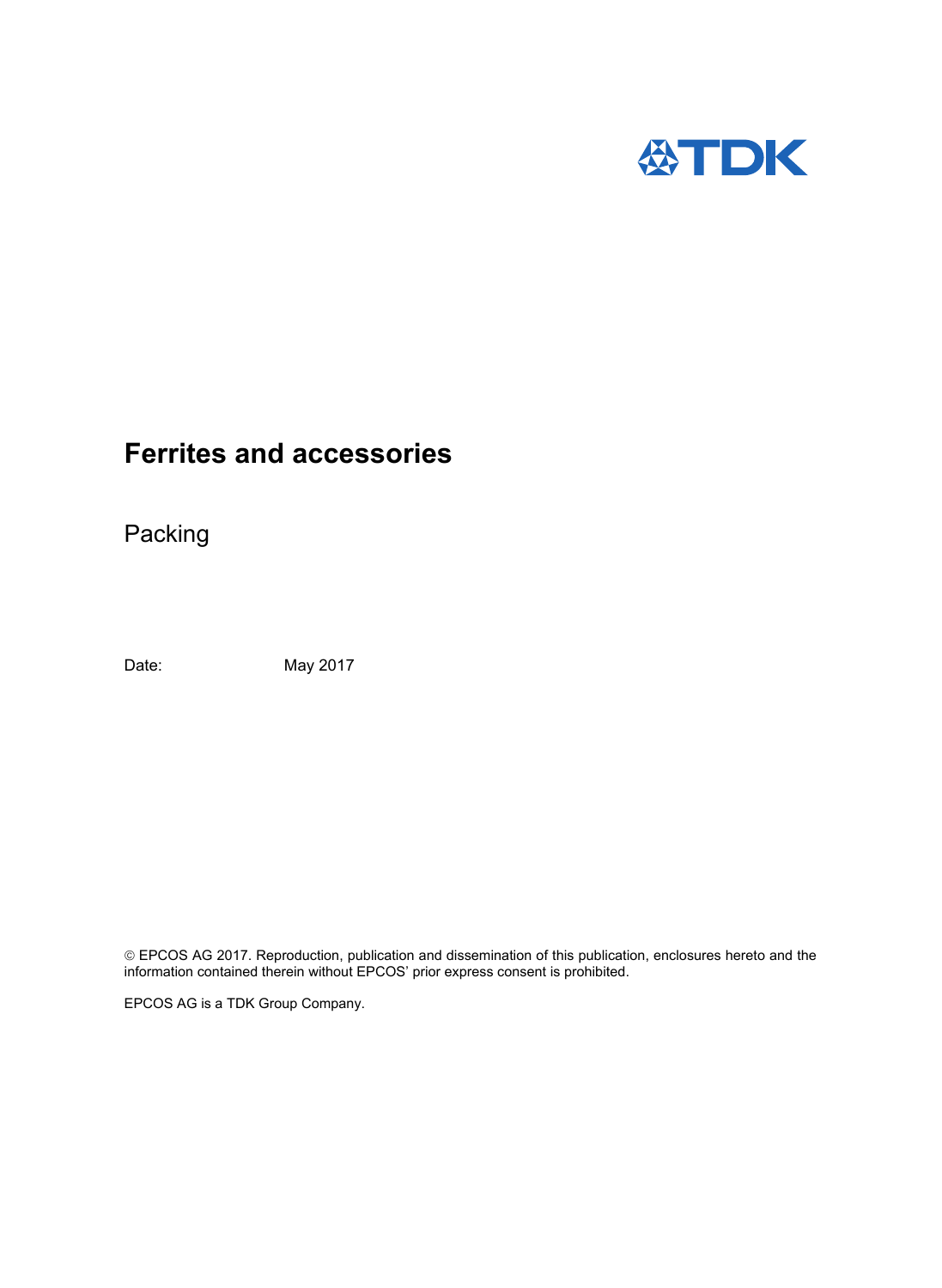

### **Survey of packing modes**

### **Ferrite cores**

|                                                       | <b>Type</b>                                                                                 | Packing                                                                                           | Para.                                 | Page                           |
|-------------------------------------------------------|---------------------------------------------------------------------------------------------|---------------------------------------------------------------------------------------------------|---------------------------------------|--------------------------------|
| <b>RM</b> cores                                       | RM 4  RM 10<br>RM 12, RM 14                                                                 | <b>Blister tape</b><br>Standard tray                                                              | 3.2<br>2.2.1                          | $\overline{7}$<br>5            |
| PQ cores                                              | PQ 16  PQ 50<br>PQ 26  PQ 32                                                                | Standard tray<br>Cardbord tray on request                                                         | 2.2.1<br>2.5                          | 5<br>6                         |
| <b>PM</b> cores                                       | PM 50/39  PM 114/93                                                                         | Standard tray                                                                                     | 2.2.1                                 | 5                              |
| P cores                                               | All P cores<br>$P$ 9 $\times$ 5 $\ldots$ P 22 $\times$ 13<br><b>PCH 4.6</b>                 | Standard tray<br>Blister tape on request<br>Vacuum bag                                            | 2.2.1<br>3.2                          | 5<br>$\overline{7}$            |
| P core halves                                         | $7.35 \times 3.6$ $150 \times 30$                                                           | Standard tray                                                                                     | 2.2.1                                 | 5                              |
| EP cores                                              | EP 5  EP 20, EPX 9/9<br>EPX 7/9, EPX 10, EPO 13<br><b>EP 11</b>                             | Standard tray<br>Blister tape on request<br>Cardbord tray with<br>vacuum bag                      | 2.2.1<br>3.2<br>2.6                   | 5<br>$\overline{7}$<br>6       |
| E cores                                               | $E$ 5 $E$ 10<br>$E$ 5 and $E$ 6.3<br>Core length 12.6  36 mm<br>Core length > 36 mm<br>E 47 | Standard tray<br>Blister tape on request<br><b>Block packing</b><br>Standard tray<br>Skin packing | 2.2.1<br>3.3<br>2.2.2<br>2.2.1<br>3.6 | 5<br>8<br>5<br>5<br>12         |
| <b>ELP</b> cores                                      | All ELP cores<br>ELP 43, I 43                                                               | Standard tray<br>Skin packing                                                                     | 2.2.1<br>3.6                          | 5<br>12                        |
| ER cores                                              | All ER cores<br><b>ER 32</b><br>ER 14.5                                                     | Standard tray<br>(blister tape on request)<br>Skin packing<br>Cardbord tray with<br>vacuum bag    | 2.2.1<br>3.2<br>3.6<br>2.6            | 5<br>$\overline{7}$<br>12<br>6 |
| EQ cores<br>ETD cores<br><b>EFD</b> cores<br>EV cores |                                                                                             | Standard tray                                                                                     | 2.2.1                                 | 5                              |
| U and I cores                                         | 1126<br>118.4<br>110                                                                        | Cardboard tray<br>Vacuum bag<br><b>Blister tape</b>                                               | 2.5<br>3.2                            | 6<br>$\overline{7}$            |
| Toroids (ring cores)                                  | Packing depends on size                                                                     | Standard tray                                                                                     | 2.2.1                                 | 5                              |
|                                                       | and version                                                                                 | <b>Box</b>                                                                                        | 2.3.2                                 | 6                              |
|                                                       | (coated/uncoated)                                                                           | Bag<br>Skin packing                                                                               | 2.3.1                                 | 6                              |
| Double-aperture cores                                 |                                                                                             | <b>Bag</b>                                                                                        | 2.3.1                                 | 6                              |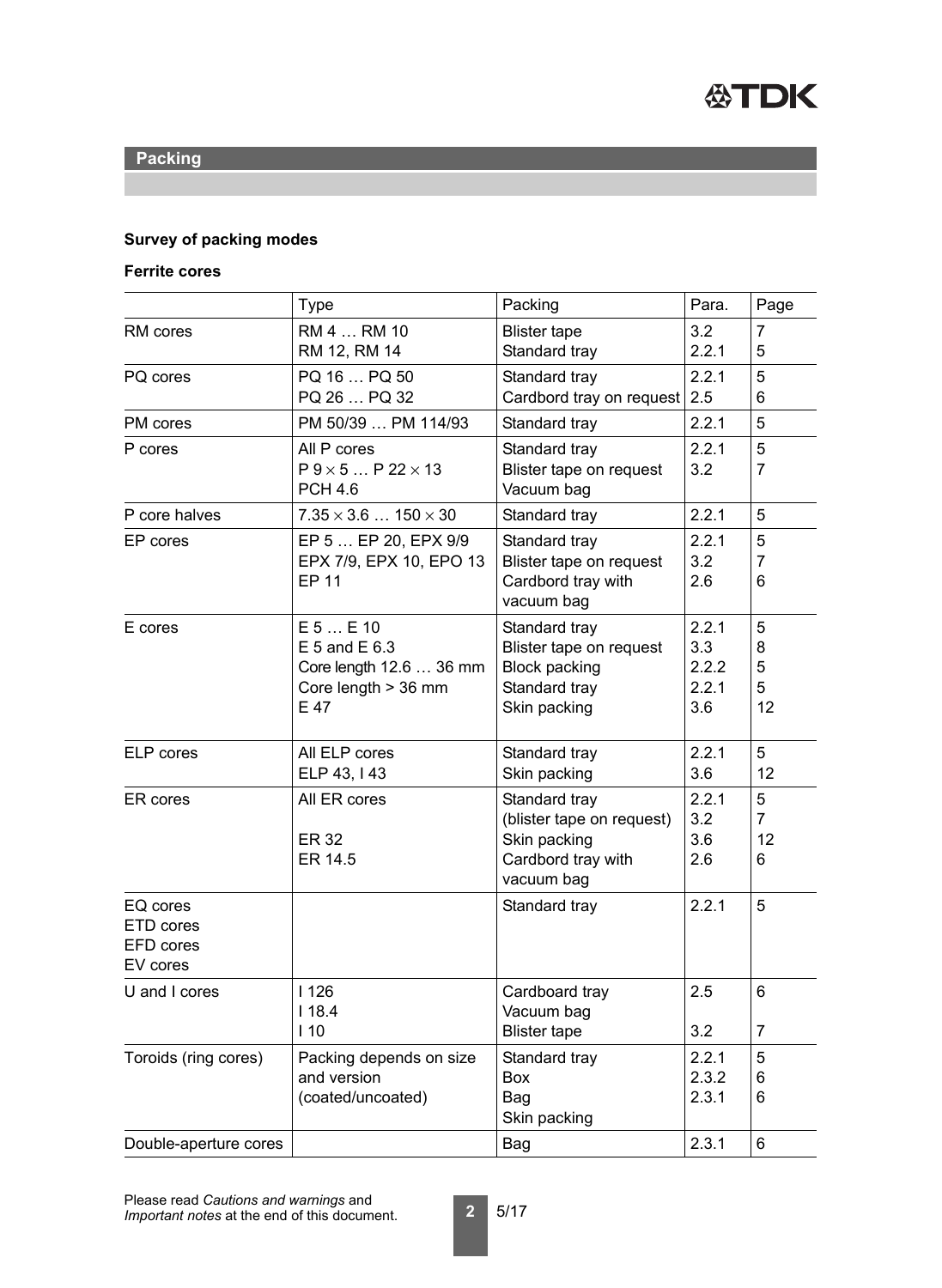

### **Accessories**

| Coil formers        | Polystyrene boards, carton boxes, bags and<br>blister trays | 2.4   | 6 |
|---------------------|-------------------------------------------------------------|-------|---|
| Mounting assemblies | <b>Boxes</b>                                                | 2.3.2 | 6 |
| Clamps              | Bags (individual clamps)                                    | 2.3.1 | 6 |
| Insulating washers  | Bags (individual washers), boxes                            | 2.3.1 | 6 |
| Insulating washers  | Packed on reels                                             | 2.3.2 | 6 |

We can supply the packaging according to customer requirement.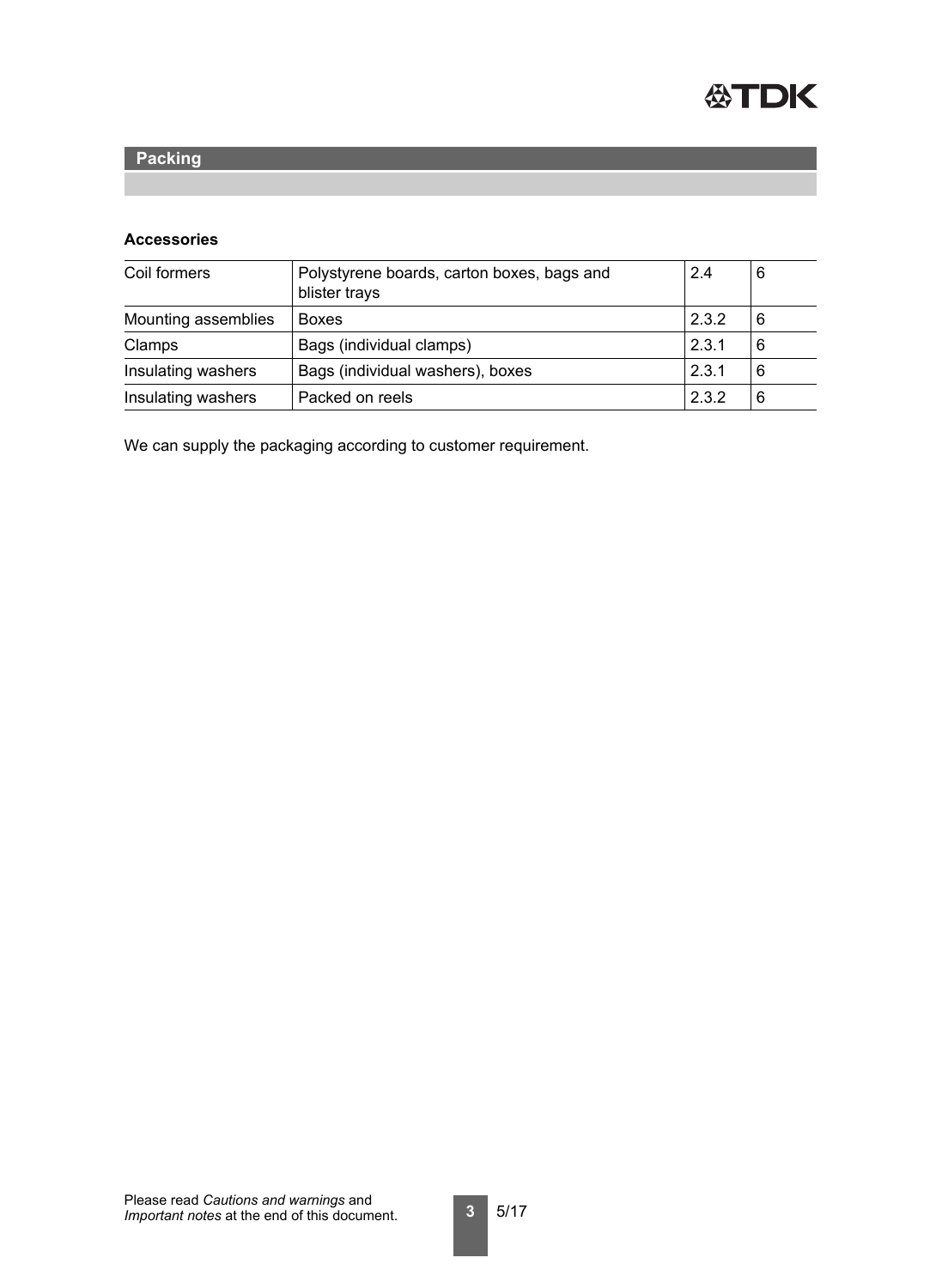

### **1 General information**

Our product packaging modes ensure maximum protection against damage during transportation. Moreover, our packing materials are selected with environmental considerations in mind. They are marked with the appropriate recycling symbols.

Because of the large variety of types and sizes, we use five basic kinds of packing, which are described in points 2 and 3 below:

- Blister tape
- Tray
- Container
- Reel
- Magazine

The packing units are based on the following system:

### **1.1 Packing unit (PU)**

Usually, a packing unit is a collection of a number of basic packages. The size of the packing unit is stated for the particular components in their data sheets. When ordering, please state complete packing units if possible. We reserve the right to round the ordered quantity accordingly.

### **1.2 Dispatch unit**

A number of packing units are combined to form a dispatch unit. Standard dispatch units for large quantities are a Europallet or pallet carton. For small quantities, folding corrugated cardboard boxes are used in standard sizes. In the case of small quantities a dispatch unit may also include packages with other components.

#### **1.3 Barcode label**

On the product packing label (standard label) we include bar-code information in addition to plain text. In addition to benefits relating to the internal flow of goods, this provides above all a more rapid and error-free means of identification checking for the customer.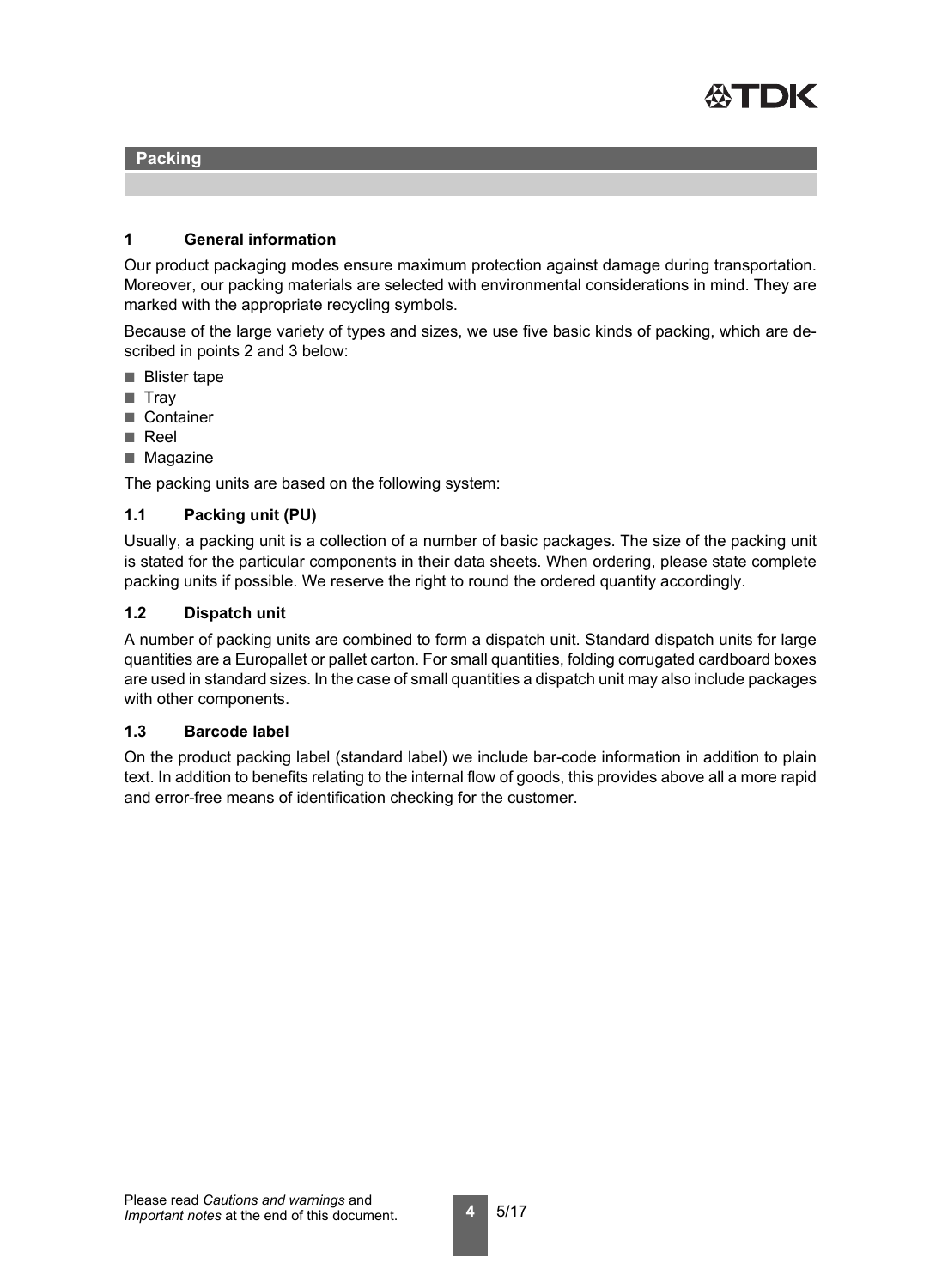

### **2 Modes of packing**

#### **2.1 Blister tape**

Blister packing was specially devised for handling by automatic systems but has also proved to be very good for conventional handling, especially where small quantities are concerned. See point 3.2 for a detailed description and a list of the core types that can be supplied in this type of packing.

### **2.2 Tray (pallet)**

### <span id="page-4-0"></span>**2.2.1 Standard tray**

The polystyrene tray (basic package) is the standard packing for most types of core. The area of 200 mm  $\times$  300 mm corresponds to the module dimensions of DIN 55 510 and is based on the area of the 800 mm  $\times$  1200 mm Europallet. Depending on the overall height of the trays and the numbers contained, several trays will be stacked to form a packing unit and provided with a corrugated cardboard cover. For the protection of the cores the entire stack is also shrink-wrapped in polyethylene film.

Each core is enclosed in a separate compartment. When P cores and similar types are packed in sets, the halves of the core pairs are packed so that their pole faces are opposite one another. As a rule their association is identified by markings in the polystyrene (recessed webs, thinner webs). In the case of P 3.3  $\times$  2.6 and P 4.6  $\times$  4.1 cores the halves of a set are not located in a single tray but in different trays of a packing unit.

#### <span id="page-4-1"></span>**2.2.2 Block packing**

For E and U core we prefer block packing in trays with the dimensions 200 mm  $\times$  300 mm. The symmetry, position, length and spacing of the blocks are always the same. The height of the tray is dependent on the size of the core. For the makeup of a packing unit see point 2.2.1.

Block packing can be supplied in boxes of corrugated cardboard (special packing unit!) on request.

Block packing permits highly rationalized handling and is designed for automatic processing.



*Packing unit for standard or block packing*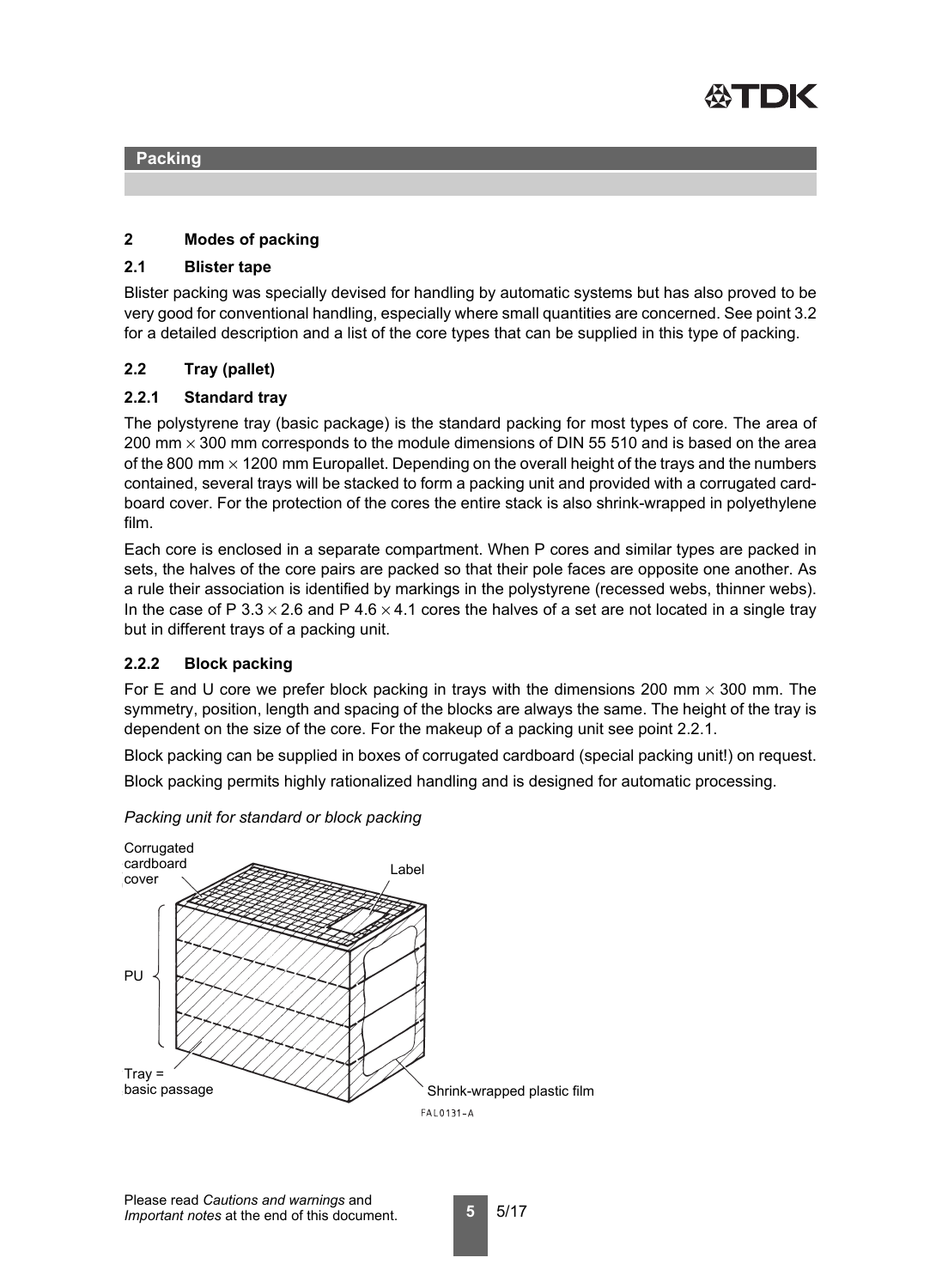

### **2.3 Container**

### <span id="page-5-2"></span>**2.3.1 Bag**

Small ferrite parts are packed in flat polyethylene vacuum bags. The number per bag depends on the volume of the parts. Generally four bags in a corrugated cardboard box form a packing unit.

Small accessories (clamps, pinless and SMD coil formers) are also packed in this way. The size of the bag depends on the volume of the parts (packing unit).

### <span id="page-5-1"></span>**2.3.2 Boxes**

Coated ring cores of medium size are packed in cardboard boxes with cardboard or polyethylene foam inlays. The number per box depends on the volume of the cores.

Accessories (large mounting assemblies, clamps, washers packed on reels etc.) are packed in boxes of cardboard or corrugated cardboard.

### **2.4 Packing for coil formers**

For coil formers we use different packing types depending on size, pin type and packing equipment. So we use polystyrene boards for some PTH coil formers like RM types. For most of the other PTH coil formers and some SMD coil formers we use cardboard boxes as bulk packaging. Coil formers without pins are mainly packed in plastic bags. For some SMD coil formers we also use blister tray packaging.

### <span id="page-5-0"></span>**2.5 Cardboard tray**

Cardboard trays are a new ecological packing system, stacked in a cardboard box or in a plastic bag.

Advantages:

- Environmentally friendly solution with easy-to-recycle materials.
- Good removing cores from tray.

*Packing unit for cardboard trays*



### <span id="page-5-3"></span>**2.6 Cardboard tray with vacuum bag**

There is used a cardboard tray without slots for individual cores. The tray with cores is placed in vacuum bag, which protects the cores during a transport. The package is suitable for smaller cores that are not too high. The cores are not oriented on the tray.

**6** 5/17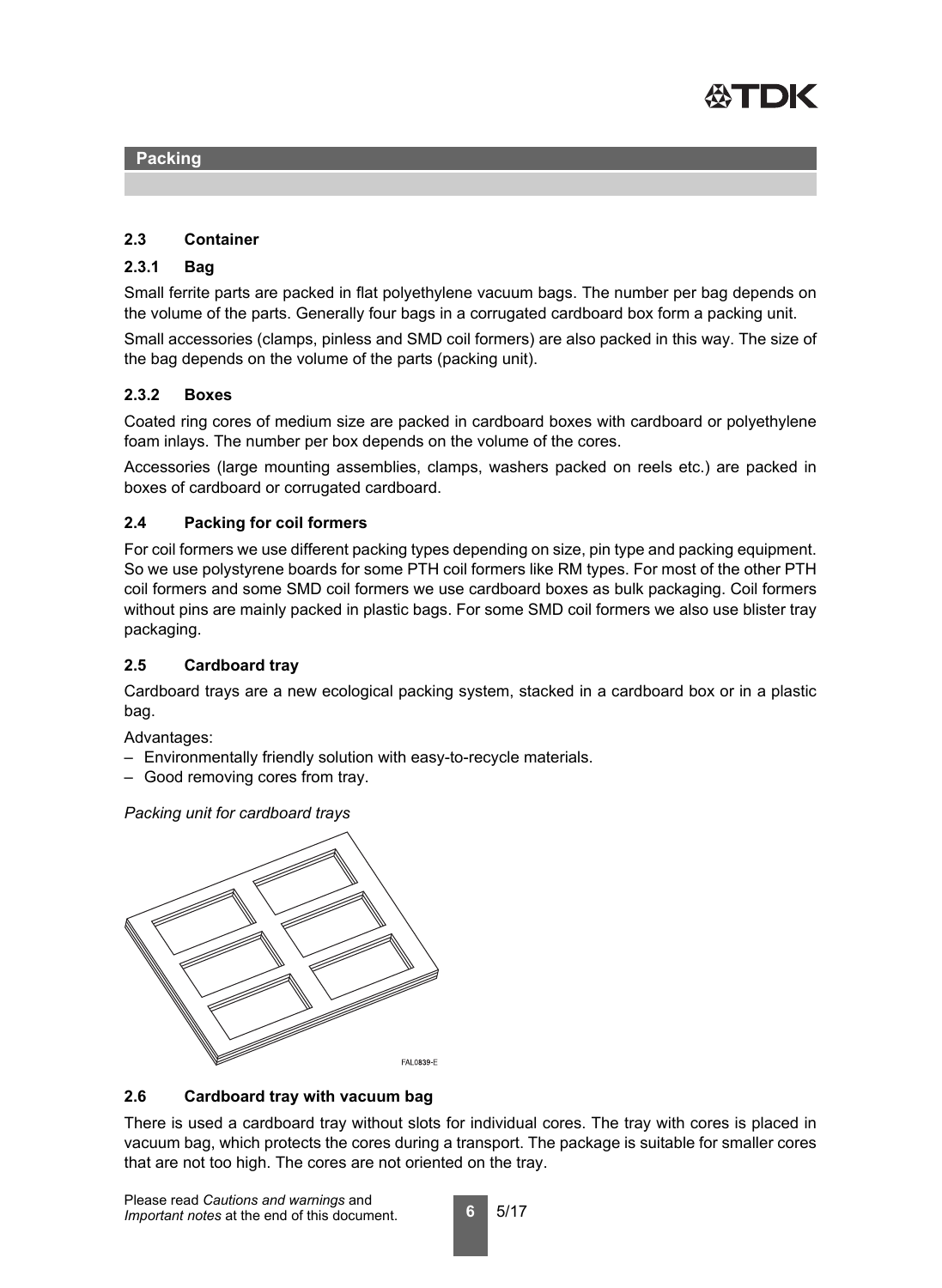

### **3 Delivery modes for automatic processing**

### **3.1 General information on inductor production**

The inductor parts described in the following can be handled by automatic manufacturing systems. In addition to automatic winding machines – which can be combined with wrapping, fluxing and soldering stations – flexible, high-performance automatic assembly lines are available. Design and packing of the individual parts (ferrite cores, coil formers, clamps, insulating washers and adjusting screws) have been optimized for automatic processing and permit easy feeding to the various stations of production lines.

We supply RM cores up to RM 10 (P and EP cores on request) blister-taped in dispenser boxes. By inserting a plate-shaped resilient insulating washer between core and coil former, gluing can be dispensed with.

We also provide consulting services with examples of implementations to customers planning to introduce automatic production lines.

#### **Production sequence**



### <span id="page-6-0"></span>**3.2 Cores in blister tape (strips)**

The cores are packed in sets ready for assembly, i.e. a stamped core with the base upwards and an unstamped core (possibly with a threaded sleeve) with the pole face upwards. The blister tapes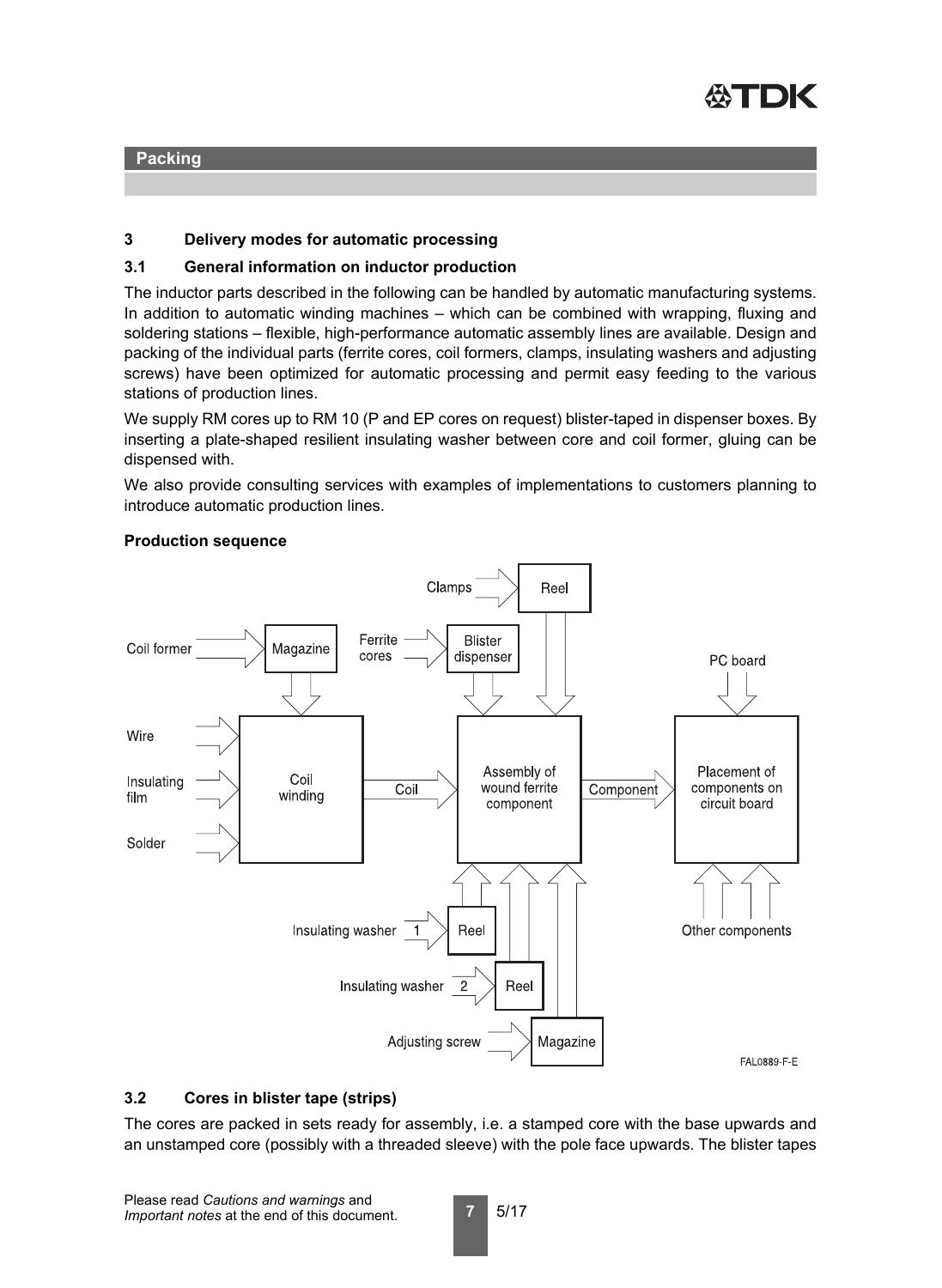

have a hole at one end for orientation purposes (see also illustration). The tapes are sealed with a paper cover. Looking at a tape with the hole on the left and the paper cover on top, then after removing the paper cover the stamped cores will be in the upper row and the unstamped cores of the sets in the lower row.

<span id="page-7-0"></span>

The blister compartments always comprise the following function spaces: a free space for the gripper claws, the recess in which the core rests and the padding.

The free space enables the cores to be removed by mechanical grippers. On the reverse side of the blister, these free spaces lead to a regular grid arrangement with a spacing of 6.2 mm and 3.1 mm. The blisters should be guided and stopped at these intervals. A hanging arrangement is to be preferred, because this avoids problems arising in case the blister height or padding thickness varies.

The core recess centers the core in the blister compartment.

The padding serves as protection during transport and as spacing to achieve correct filling of the dispenser pack. The shape and position of the padding may vary, depending on the production method used. All padding dimensions given must therefore be considered to be subject to change at any time.

Several blister tapes are combined in a box with a perforated tear-off cover (dispenser pack) to form a packing unit. The tapes are packed so that the orientation hole appears in the dispenser opening. The box is shrink-wrapped in polyethylene film.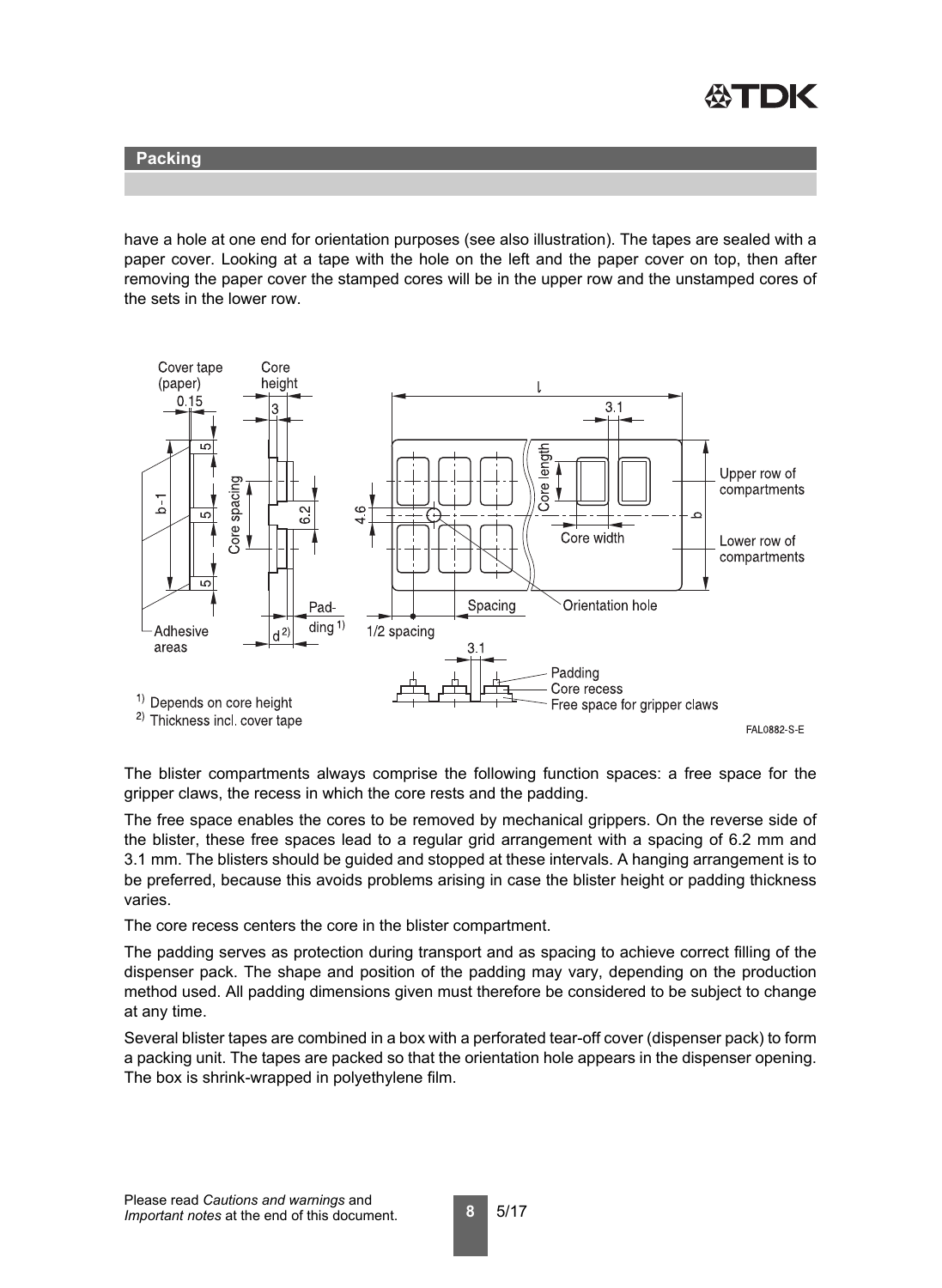

The following table lists the core types which are available in blister tape:

| <b>Type</b>           | Dimensions of<br>blister tape<br>$1 \times b \times d$ | Spacing | Spacing<br>upper/<br>lower<br>row | Dimensions of<br>dispenser pack<br>$1 \times b \times h$ | Sets/<br>tape | Tapes/<br>box | Sets/<br>box | Approx.<br>net<br>weight |
|-----------------------|--------------------------------------------------------|---------|-----------------------------------|----------------------------------------------------------|---------------|---------------|--------------|--------------------------|
|                       | mm                                                     | mm      | mm                                | mm                                                       |               |               |              | g                        |
| RM cores              |                                                        |         |                                   |                                                          |               |               |              |                          |
| RM <sub>4</sub>       | $340 \times 60 \times$<br>6.6                          | 17.0    | 27.5                              | $349 \times 63 \times 203$                               | 20            | 30            | 600          | 1000                     |
| RM <sub>4</sub> LP    | $340 \times 60 \times$<br>5.0                          | 17.0    | 27.5                              | $349 \times 63 \times 203$                               | 20            | 40            | 800          |                          |
| RM <sub>5</sub>       | $340 \times 60 \times$<br>8.0                          | 17.0    | 27.5                              | $349 \times 63 \times 203$                               | 20            | 25            | 500          | 1550                     |
| RM <sub>6</sub>       | $340 \times 60 \times$<br>8.0                          | 17.0    | 27.5                              | $349 \times 63 \times 203$                               | 20            | 25            | 500          | 2550                     |
| <b>R6</b>             | $340 \times 60 \times$<br>8.0                          | 17.0    | 27.5                              | $349 \times 63 \times 203$                               | 20            | 25            | 500          | 2550                     |
| RM <sub>7</sub>       | $295 \times 82 \times 9.4$                             | 29.5    | 38.5                              | $301 \times 85 \times 240$                               | 10            | 25            | 400          | 1925                     |
| RM <sub>8</sub>       | $295 \times 82 \times 11.8$                            | 29.5    | 38.5                              | $301 \times 85 \times 240$                               | 10            | 20            | 200          | 2600                     |
| <b>RM 10</b>          | $295 \times 82 \times 11.8$                            | 29.5    | 38.5                              | $301 \times 85 \times 240$                               | 10            | 20            | 200          | 4600                     |
| <b>RM 10 LP</b>       | $295 \times 82 \times 9.4$                             | 29.5    | 38.5                              | $301 \times 85 \times 240$                               | 10            | 25            | 250          |                          |
| EP cores (on request) |                                                        |         |                                   |                                                          |               |               |              |                          |
| EP <sub>7</sub>       | $340 \times 60 \times$<br>5.0                          | 17.0    | 27.5                              | $349 \times 63 \times 203$                               | 20            | 40            | 800          | 1260                     |
| <b>EP 10</b>          | $340 \times 60 \times$<br>8.0                          | 17.0    | 27.5                              | $349 \times 63 \times 203$                               | 20            | 25            | 500          | 1375                     |
| <b>EP 13</b>          | $340 \times 60 \times 8.0$                             | 17.0    | 27.5                              | $349 \times 63 \times 203$                               | 20            | 25            | 500          | 2550                     |
| <b>EP 17</b>          | $295 \times 82 \times 11.8$                            | 29.5    | 38.5                              | $301 \times 85 \times 240$                               | 10            | 20            | 200          | 2220                     |
| <b>EP 20</b>          | $295 \times 82 \times 11.8$                            | 29.5    | 38.5                              | $301 \times 85 \times 240$                               | 10            | 20            | 200          | 5640                     |
| P cores (on request)  |                                                        |         |                                   |                                                          |               |               |              |                          |
| $P$ 9 $\times$ 5      | $340 \times 60 \times$<br>4.0                          | 17.0    | 27.5                              | $349 \times 63 \times 203$                               | 20            | 50            | 1000         | 800                      |
| $P$ 11 $\times$ 7     | $340 \times 60 \times$<br>4.0                          | 17.0    | 27.5                              | $349 \times 63 \times 203$                               | 20            | 50            | 1000         | 1700                     |
| $P$ 14 $\times$ 8     | $295 \times 82 \times$<br>5.9                          | 29.5    | 38.5                              | $301 \times 85 \times 240$                               | 10            | 40            | 400          | 1280                     |
| $P$ 18 $\times$ 11    | $295 \times 82 \times$<br>9.4                          | 29.5    | 38.5                              | $301 \times 85 \times 240$                               | 10            | 25            | 250          | 1500                     |
| $P$ 22 $\times$ 13    | $295 \times 82 \times$<br>9.4                          | 29.5    | 38.5                              | $301 \times 85 \times 240$                               | 10            | 25            | 250          | 3250                     |

For ordering codes refer to the individual data sheets.

Dimensions are nominal; tolerances given in design drawings.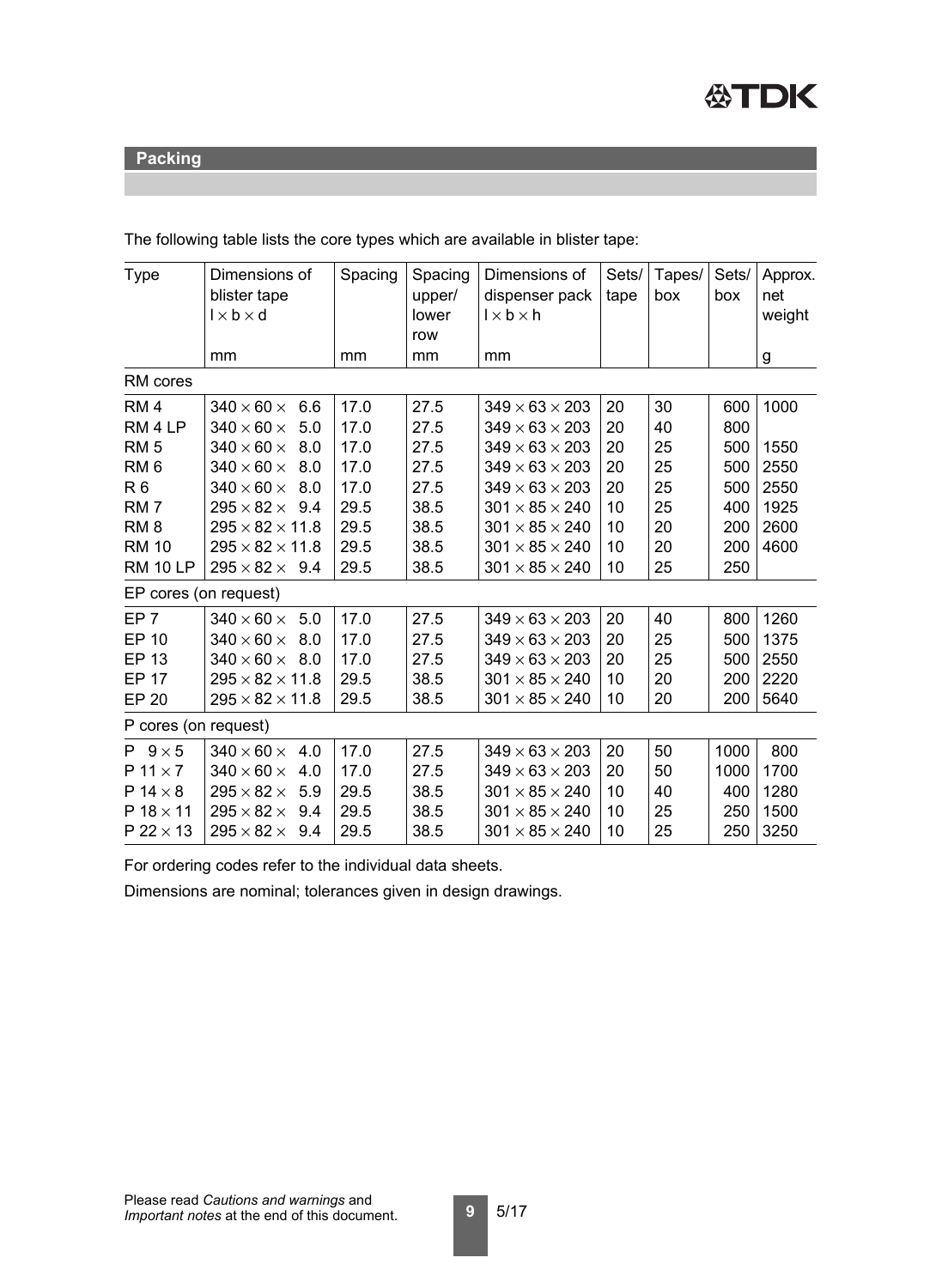





To open a blister tape manually, peel back the paper cover tape smoothly but not too quickly, along the axis of the tape as shown in the following illustration.

$$
\underbrace{\qquad \qquad }_{\text{FAL0135-8}}
$$

When opening a blister tape automatically, it is advisable not to completely remove the paper cover. Rather, the cover paper should be divided up by means of 4 longitudinal cuts so that the mating surfaces remain on the blister (cf. blister tape illustration). The paper strips produced above the two rows of compartments can then be easily lifted. This avoids malfunctions resulting from fluctuations in the adhesive properties of the paper sealing tape.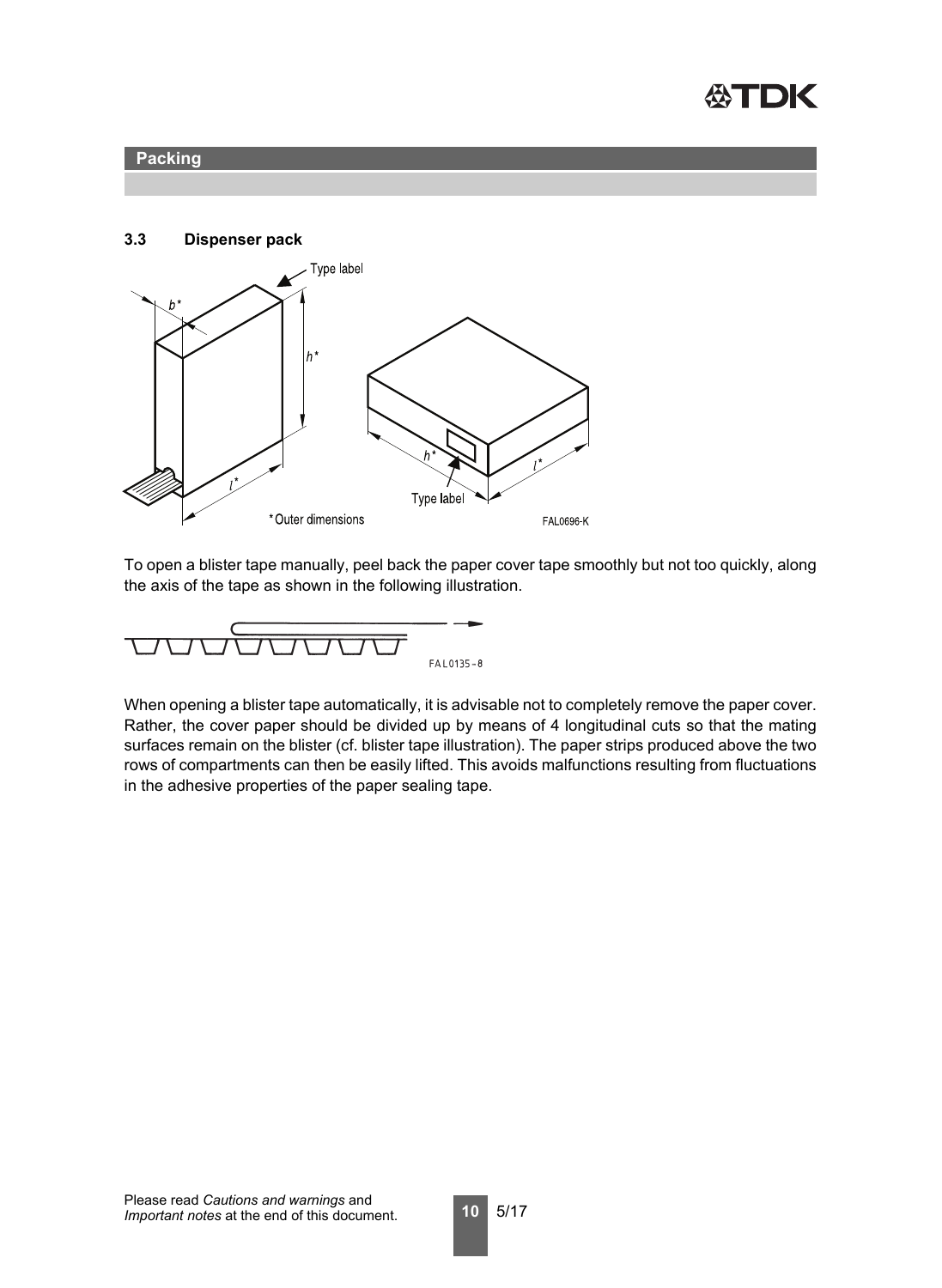

### **3.4 Cores in blister tape (reeled)**

Small and low profile cores can also be supplied taped an reeled as per IEC 60286-3, optionally in conductive or non-conductive tapes. The cores are oriented for automatic feeding. The tapes are sealed with a transparent cover tape and wound on 330-mm polystyrol reels. Each reel is identified with a barcode label and a release label.



The following table lists the core types which are available in tape on reel.

| <b>Type</b>                                            | Width of blister<br>tape (reeled)<br>mm | Reel<br>diameter             | Pieces /<br><b>Blister tape</b> | Pieces /<br>cardboard<br>box |
|--------------------------------------------------------|-----------------------------------------|------------------------------|---------------------------------|------------------------------|
| ELP cores                                              |                                         |                              |                                 |                              |
| ELP 18/4/10<br>ELP 22/6/16                             | 32<br>32                                | " $13$ "<br>"13"             | 1000<br>325                     | 2000<br>650                  |
| ER cores                                               |                                         |                              |                                 |                              |
| ER 11/2.5/6<br>ER 14.5/3/7<br>ER 18/3/10<br>ER 23/5/13 | 24<br>24<br>32<br>44                    | "13"<br>"13"<br>"13"<br>"13" | 1800<br>1400<br>1000<br>800     | 3600<br>2800<br>2000<br>1600 |
| I cores                                                |                                         |                              |                                 |                              |
| 122/2.5/16<br>122/2/13                                 | 44<br>44                                | "13"<br>"13"                 | 325<br>1600                     | 650<br>3200                  |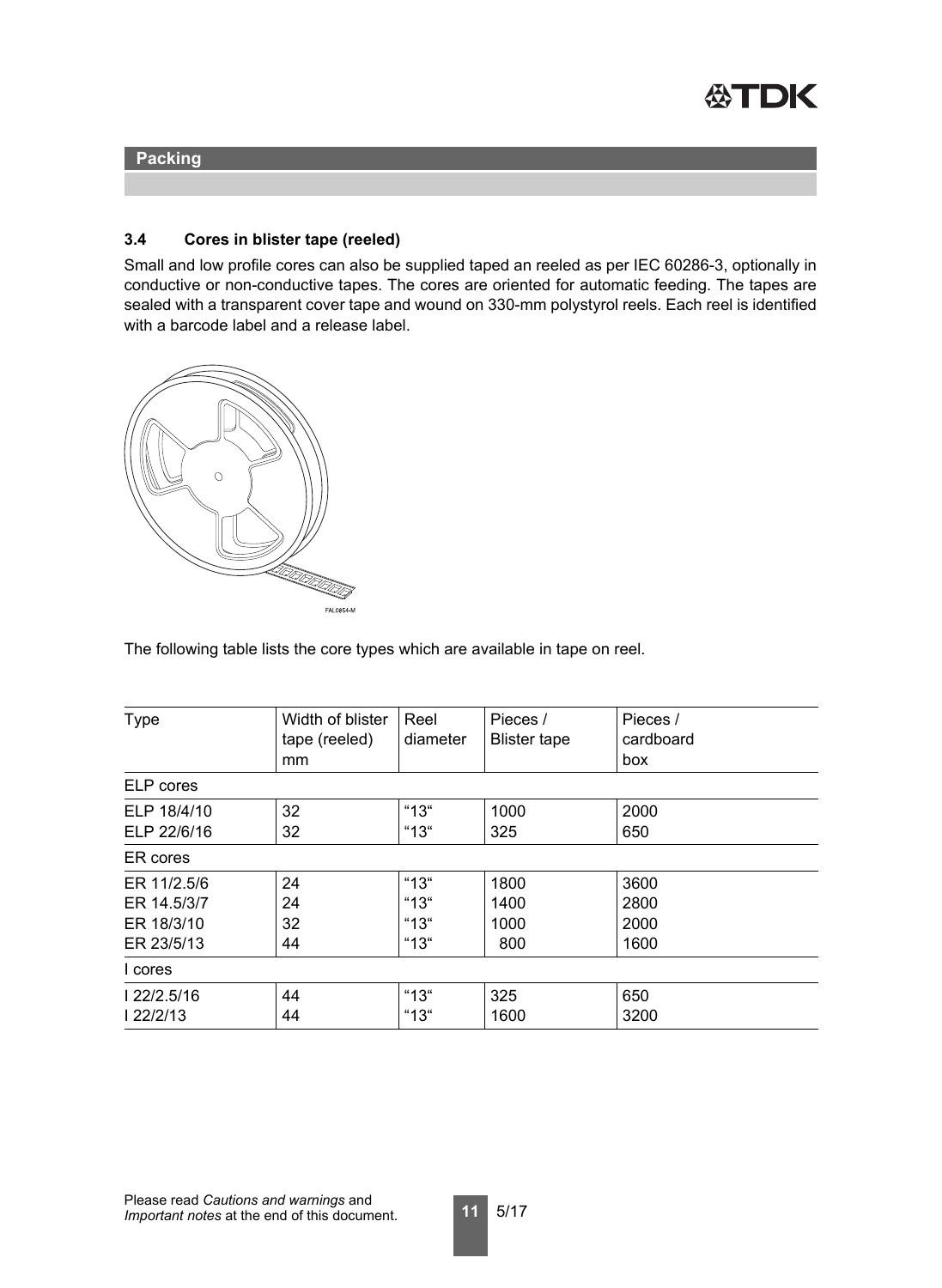

### <span id="page-11-0"></span>**3.5 Skin packing**

Skin packing is a new and very compact packing method.

Several cores are placed on a cardboard pallet and sealed in GLTE film by heat shrinking. The various pallets are then stacked in a cardboard box.

| Cores               |                  |
|---------------------|------------------|
| Cardboard<br>pallet |                  |
| <b>GLTE</b> film    | <b>FAL0697-T</b> |



#### Advantages

- Environmentally friendly solution with easy-to-recycle materials
- Suitable for all cores larger than E 30
- Good protection of mating surface
- Film can be peeled back very easily
- Code numbers printed on cores can be read through transparent film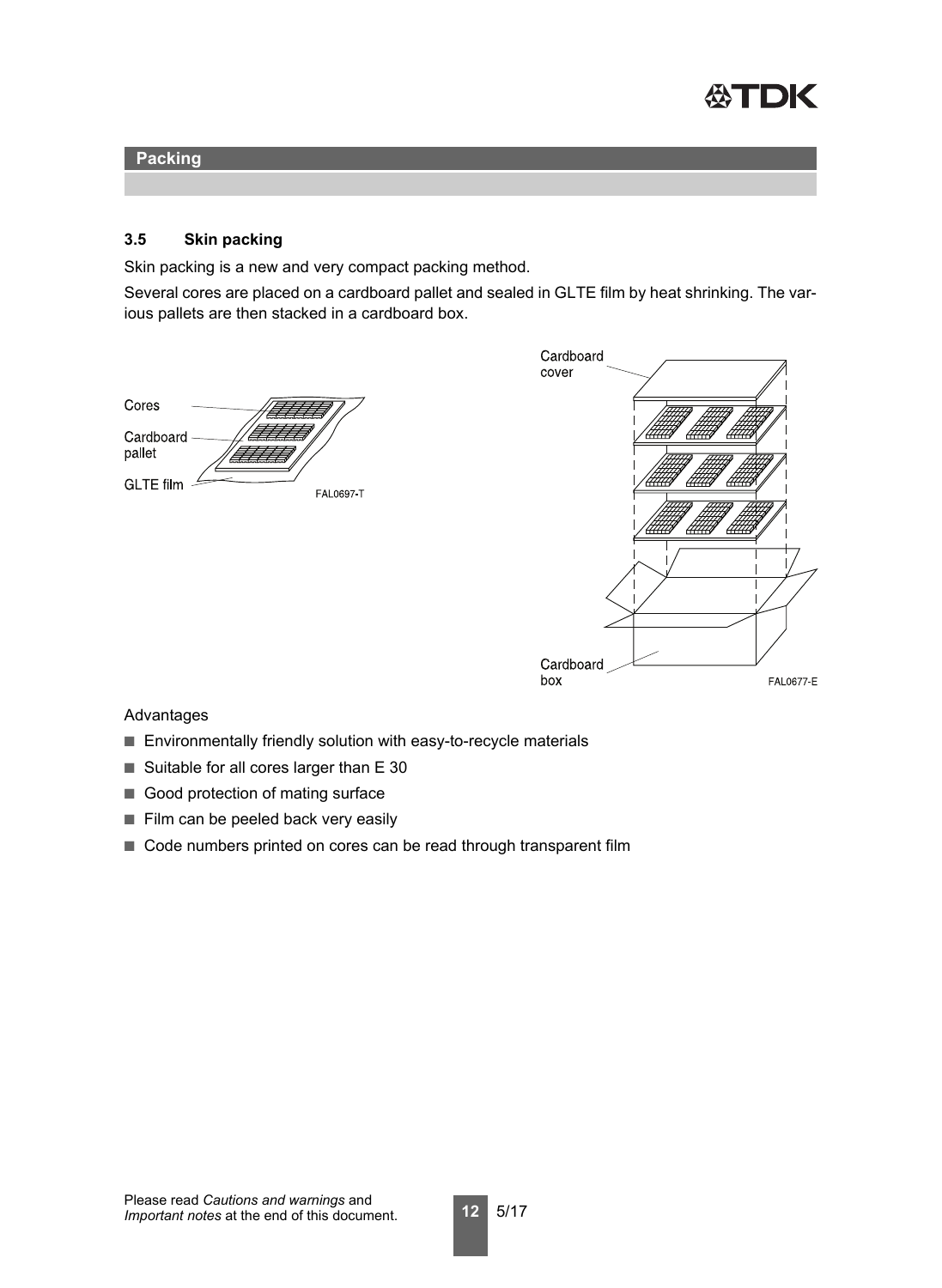

### **Cautions and warnings**

### **Mechanical stress and mounting**

Ferrite cores have to meet mechanical requirements during assembling and for a growing number of applications. Since ferrites are ceramic materials one has to be aware of the special behavior under mechanical load.

As valid for any ceramic material, ferrite cores are brittle and sensitive to any shock, fast temperature changing or tensile load. Especially high cooling rates under ultrasonic cleaning and high static or cyclic loads can cause cracks or failure of the ferrite cores.

For detailed information see data book, chapter *"General - Definitions, 8.1"*.

### Effects of core combination on A<sub>L</sub> value

Stresses in the core affect not only the mechanical but also the magnetic properties. It is apparent that the initial permeability is dependent on the stress state of the core. The higher the stresses are in the core, the lower is the value for the initial permeability. Thus the embedding medium should have the greatest possible elasticity.

For detailed information see data book, chapter *"General - Definitions, 8.1"*.

### **Heating up**

Ferrites can run hot during operation at higher flux densities and higher frequencies.

#### **NiZn-materials**

The magnetic properties of NiZn-materials can change irreversible in high magnetic fields.

### **Ferrite Accessories**

EPCOS ferrite accessories have been designed and evaluated only in combination with EPCOS ferrite cores. EPCOS explicitly points out that EPCOS ferrite accessories or EPCOS ferrite cores may not be compatible with those of other manufacturers. Any such combination requires prior testing by the customer and will be at the customer's own risk.

EPCOS assumes no warranty or reliability for the combination of EPCOS ferrite accessories with cores and other accessories from any other manufacturer.

### **Processing remarks**

The start of the winding process should be soft. Else the flanges may be destroyed.

- Too strong winding forces may blast the flanges or squeeze the tube that the cores can not be mounted any more.
- Too long soldering time at high temperature (>300 °C) may effect coplanarity or pin arrangement.
- Not following the processing notes for soldering of the J-leg terminals may cause solderability problems at the transformer because of pollution with Sn oxyde of the tin bath or burned insulation of the wire. For detailed information see chapter *"Processing notes"*, section 2.2.
- The dimensions of the hole arrangement have fixed values and should be understood as a recommendation for drilling the printed circuit board. For dimensioning the pins, the group of holes can only be seen under certain conditions, as they fit into the given hole arrangement. To avoid problems when mounting the transformer, the manufacturing tolerances for positioning the customers' drilling process must be considered by increasing the hole diameter.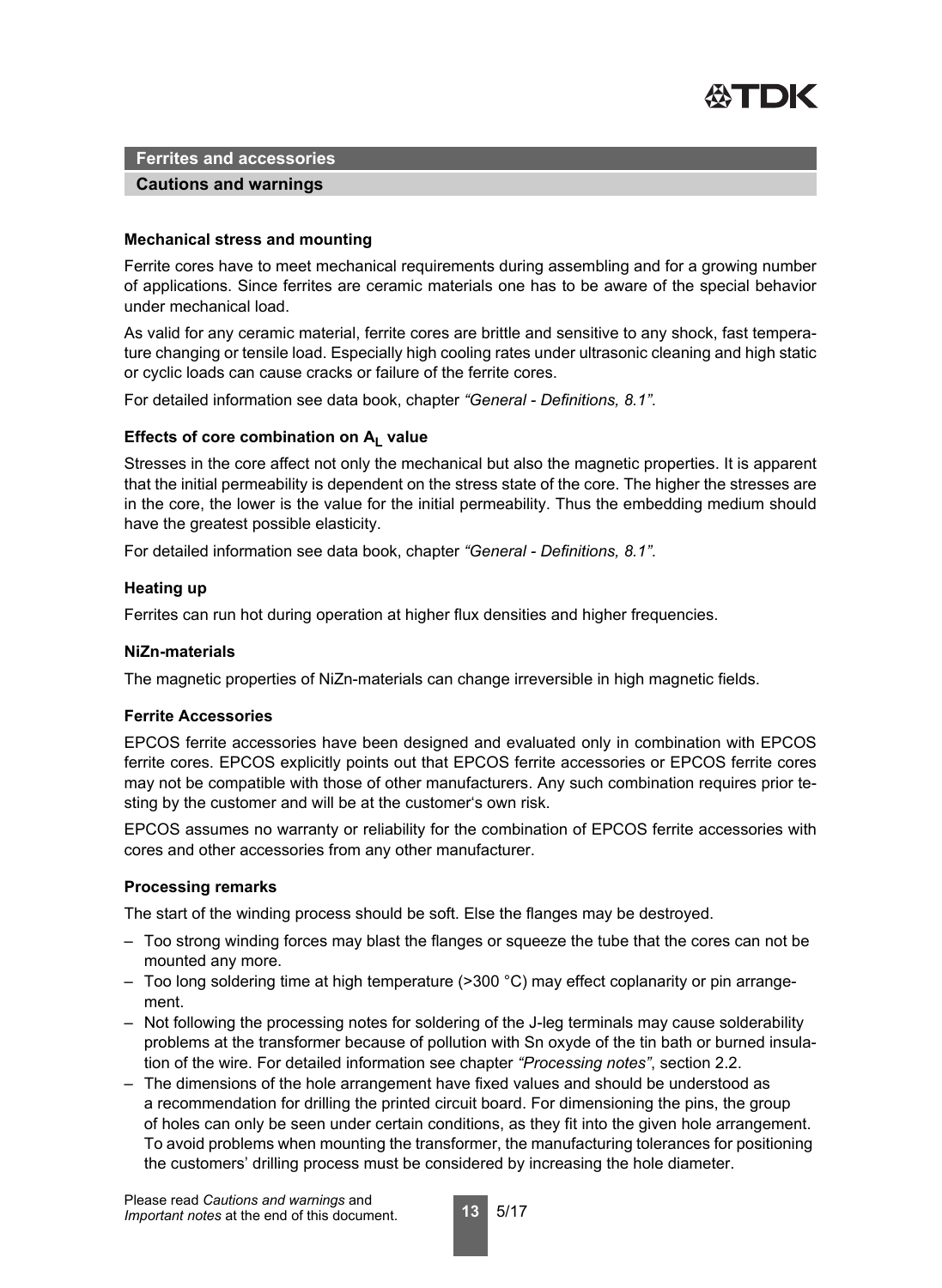

### **Cautions and warnings**

### **Display of ordering codes for EPCOS products**

The ordering code for one and the same product can be represented differently in data sheets, data books, other publications and the website of EPCOS, or in order-related documents such as shipping notes, order confirmations and product labels. **The varying representations of the ordering codes are due to different processes employed and do not affect the specifications of the respective products**. Detailed information can be found on the Internet under www.epcos.com/orderingcodes.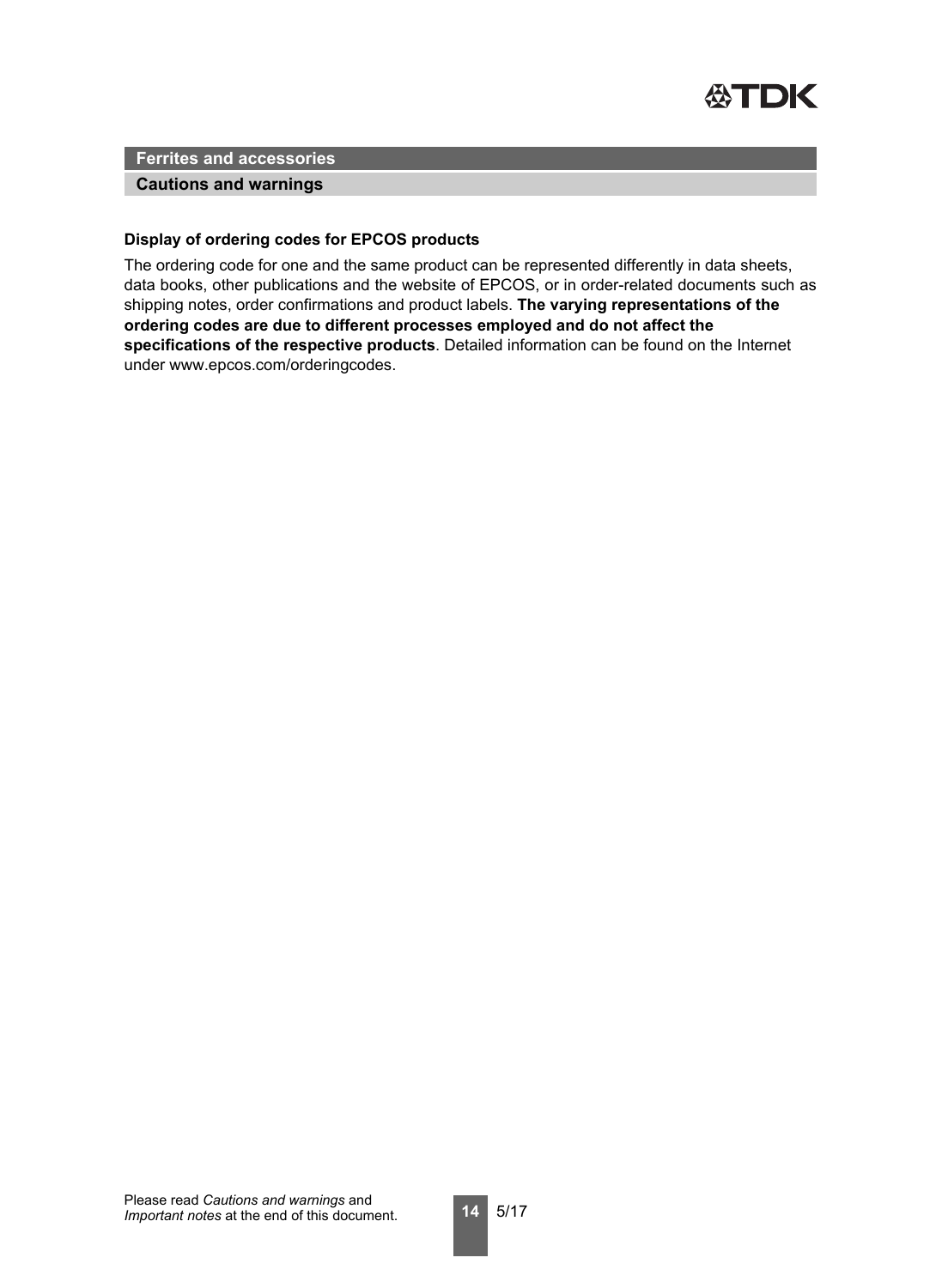

# **Symbols and terms**

| Symbol                    | Meaning                                                           | Unit                         |
|---------------------------|-------------------------------------------------------------------|------------------------------|
| A                         | Cross section of coil                                             | mm <sup>2</sup>              |
| $\mathsf{A}_{\mathsf{e}}$ | Effective magnetic cross section                                  | mm <sup>2</sup>              |
| $A_{L}$                   | Inductance factor; $A_L = L/N^2$                                  | nH                           |
| $A_{L1}$                  | Minimum inductance at defined high saturation ( $\approx \mu_a$ ) | nH                           |
| $A_{min}$                 | Minimum core cross section                                        | mm <sup>2</sup>              |
| $A_N$                     | Winding cross section                                             | mm <sup>2</sup>              |
| $A_{R}$                   | Resistance factor; $A_R = R_{Cu}/N^2$                             | $\mu\Omega = 10^{-6} \Omega$ |
| B                         | RMS value of magnetic flux density                                | $Vs/m2$ , mT                 |
| $\Delta B$                | Flux density deviation                                            | $Vs/m2$ , mT                 |
| Ê                         | Peak value of magnetic flux density                               | $Vs/m2$ , mT                 |
| ΔÊ                        | Peak value of flux density deviation                              | $Vs/m2$ , mT                 |
| $B_{DC}$                  | DC magnetic flux density                                          | $Vs/m2$ , mT                 |
| $B_R$                     | Remanent flux density                                             | $Vs/m2$ , mT                 |
| $B_S$                     | Saturation magnetization                                          | $Vs/m2$ , mT                 |
| $C_0$                     | Winding capacitance                                               | $F = As/V$                   |
| <b>CDF</b>                | Core distortion factor                                            | $mm-4.5$                     |
| DF                        | Relative disaccommodation coefficient DF = $d/\mu_i$              |                              |
| d                         | Disaccommodation coefficient                                      |                              |
| $E_{a}$                   | Activation energy                                                 | J                            |
| f                         | Frequency                                                         | $s^{-1}$ , Hz                |
| f <sub>cutoff</sub>       | Cut-off frequency                                                 | $s^{-1}$ , Hz                |
| $f_{\text{max}}$          | <b>Upper frequency limit</b>                                      | $s^{-1}$ , Hz                |
| $f_{min}$                 | Lower frequency limit                                             | $s^{-1}$ , Hz                |
| $f_r$                     | Resonance frequency                                               | $s^{-1}$ , Hz                |
| $f_{Cu}$                  | Copper filling factor                                             |                              |
| g                         | Air gap                                                           | mm                           |
| H                         | RMS value of magnetic field strength                              | A/m                          |
| Ĥ                         | Peak value of magnetic field strength                             | A/m                          |
| $H_{DC}$                  | DC field strength                                                 | A/m                          |
| $H_c$                     | Coercive field strength                                           | A/m                          |
| h                         | Hysteresis coefficient of material                                | $10^{-6}$ cm/A               |
| $h/\mu_i^2$               | Relative hysteresis coefficient                                   | $10^{-6}$ cm/A               |
|                           | RMS value of current                                              | A                            |
| $I_{DC}$                  | Direct current                                                    | A                            |
| Î                         | Peak value of current                                             | A                            |
| J                         | Polarization                                                      | Vs/m <sup>2</sup>            |
| k                         | Boltzmann constant                                                | J/K                          |
| $k_3$                     | Third harmonic distortion                                         |                              |
| $k_{3c}$                  | Circuit third harmonic distortion                                 |                              |
|                           | Inductance                                                        | $H = Vs/A$                   |

**15** 5/17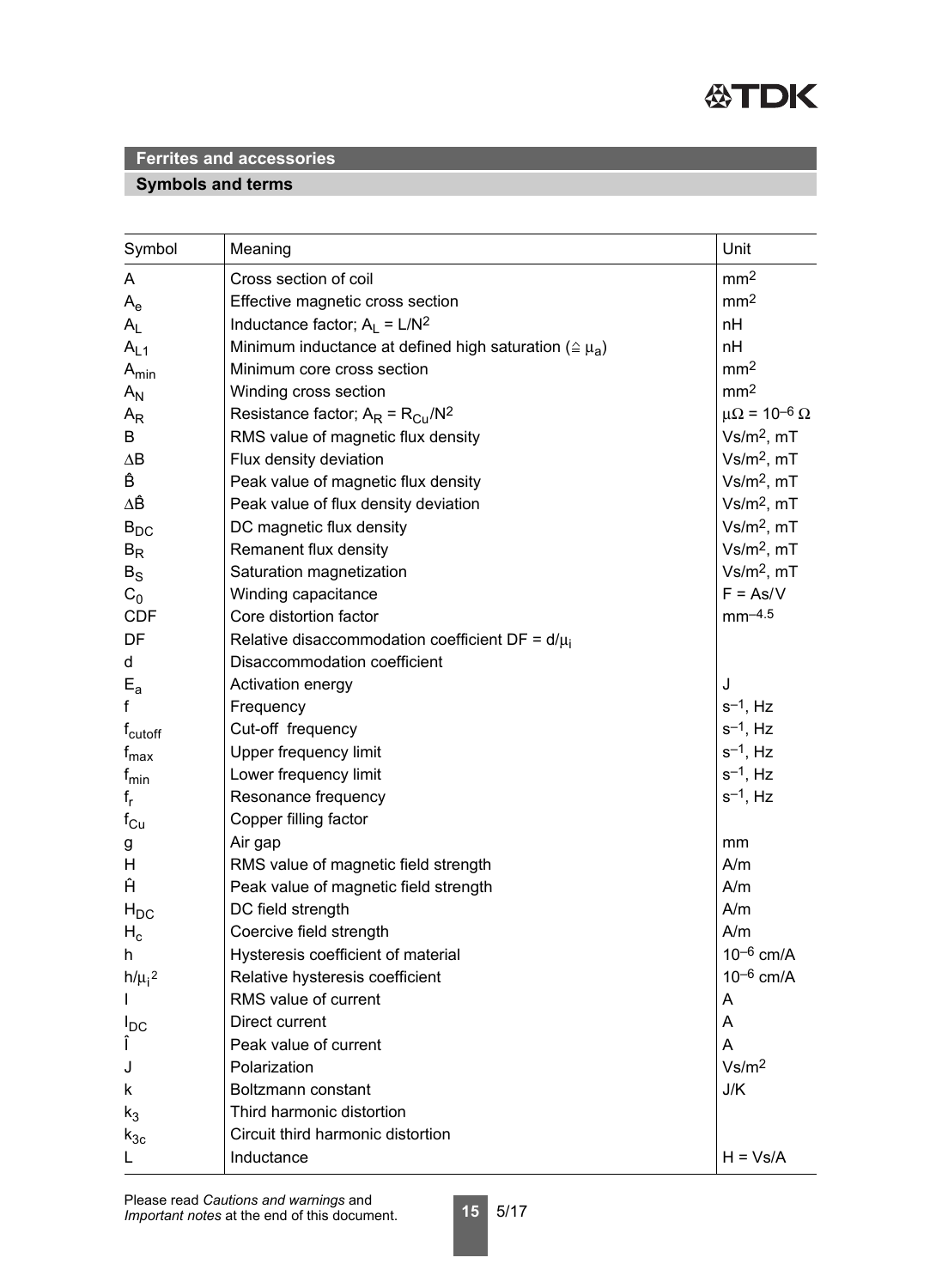

# **Symbols and terms**

| Symbol                        | Meaning                                                                 | Unit            |
|-------------------------------|-------------------------------------------------------------------------|-----------------|
| $\Delta L/L$                  | Relative inductance change                                              | Н               |
| $L_0$                         | Inductance of coil without core                                         | Н               |
| Lн                            | Main inductance                                                         | Н               |
| $L_{\rm p}$                   | Parallel inductance                                                     | H               |
| $L_{rev}$                     | Reversible inductance                                                   | Н               |
| $L_{\rm s}$                   | Series inductance                                                       | H               |
| $I_{e}$                       | Effective magnetic path length                                          | mm              |
| <sup>I</sup> N                | Average length of turn                                                  | mm              |
| N                             | Number of turns                                                         |                 |
| $P_{Cu}$                      | Copper (winding) losses                                                 | W               |
| $\mathsf{P}_{\mathsf{trans}}$ | Transferrable power                                                     | W               |
| $P_V$                         | Relative core losses                                                    | mW/g            |
| PF                            | Performance factor                                                      |                 |
| Q                             | Quality factor (Q = $\omega L/R_s$ = 1/tan $\delta_l$ )                 |                 |
| R                             | Resistance                                                              | Ω               |
| $R_{Cu}$                      | Copper (winding) resistance $(f = 0)$                                   | Ω               |
| $R_h$                         | Hysteresis loss resistance of a core                                    | Ω               |
| $\Delta R_h$                  | $R_h$ change                                                            | Ω               |
| $R_i$                         | Internal resistance                                                     | Ω               |
| $R_{p}$                       | Parallel loss resistance of a core                                      | Ω               |
| $R_{\rm s}$                   | Series loss resistance of a core                                        | $\Omega$        |
| $R_{th}$                      | Thermal resistance                                                      | K/W             |
| $R_V$                         | Effective loss resistance of a core                                     | Ω               |
| s                             | Total air gap                                                           | mm              |
| Τ                             | Temperature                                                             | $^{\circ}C$     |
| $\Delta T$                    | Temperature difference                                                  | K               |
| $T_{\rm C}$                   | Curie temperature                                                       | $^{\circ}C$     |
| t                             | Time                                                                    | s               |
| $t_v$                         | Pulse duty factor                                                       |                 |
| tan $\delta$                  | Loss factor                                                             |                 |
| tan $\delta_{\rm L}$          | Loss factor of coil                                                     |                 |
| tan $\delta_{\rm r}$          | (Residual) loss factor at $H \rightarrow 0$                             |                 |
| tan $\delta_{\rm e}$          | Relative loss factor                                                    |                 |
| tan $\delta_{h}$              | Hysteresis loss factor                                                  |                 |
| tan $\delta/\mu_i$            | Relative loss factor of material at $H \rightarrow 0$                   |                 |
| U                             | RMS value of voltage                                                    | V               |
| Û                             | Peak value of voltage                                                   | $\vee$          |
| $V_{e}$                       | Effective magnetic volume                                               | mm <sup>3</sup> |
| Ζ                             | Complex impedance                                                       | $\Omega$        |
| $Z_{n}$                       | Normalized impedance $ Z _n =  Z  / N^2 \times \mathcal{E} (I_e / A_e)$ | $\Omega$ /mm    |

**16** 5/17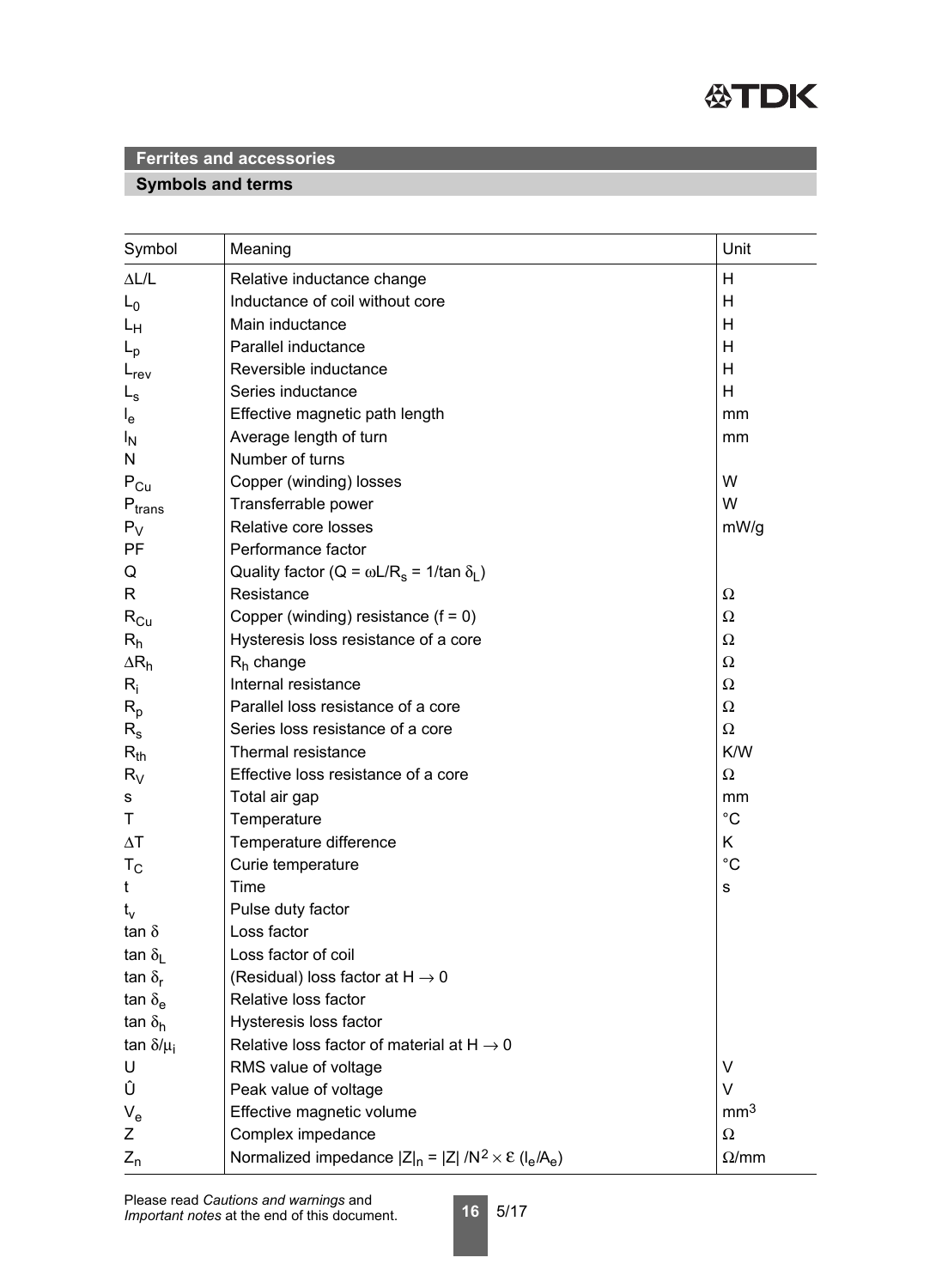

### **Symbols and terms**

| Symbol             | Meaning                                                                              | Unit                     |
|--------------------|--------------------------------------------------------------------------------------|--------------------------|
| $\alpha$           | Temperature coefficient (TK)                                                         | 1/K                      |
| $\alpha_F$         | Relative temperature coefficient of material                                         | 1/K                      |
| $\alpha_e$         | Temperature coefficient of effective permeability                                    | 1/K                      |
| $\varepsilon_{r}$  | Relative permittivity                                                                |                          |
| $\Phi$             | Magnetic flux                                                                        | Vs                       |
| $\eta$             | Efficiency of a transformer                                                          |                          |
| $\eta_B$           | Hysteresis material constant                                                         | $mT-1$                   |
| $\eta_i$           | Hysteresis core constant                                                             | $A^{-1}H^{-1/2}$         |
| $\lambda_{\rm s}$  | Magnetostriction at saturation magnetization                                         |                          |
| $\mu$              | Relative complex permeability                                                        |                          |
| $\mu_0$            | Magnetic field constant                                                              | Vs/Am                    |
| $\mu_{a}$          | Relative amplitude permeability                                                      |                          |
| $\mu_{app}$        | Relative apparent permeability                                                       |                          |
| $\mu_{\rm e}$      | Relative effective permeability                                                      |                          |
| $\mu_{i}$          | Relative initial permeability                                                        |                          |
| $\mu_p$ '          | Relative real (inductive) component of $\overline{\mu}$<br>(for parallel components) |                          |
| $\mu_p$ "          | Relative imaginary (loss) component of $\overline{\mu}$ (for parallel components)    |                          |
| $\mu_r$            | Relative permeability                                                                |                          |
| $\mu_{\text{rev}}$ | Relative reversible permeability                                                     |                          |
| $\mu_s$ '          | Relative real (inductive) component of $\overline{\mu}$<br>(for series components)   |                          |
| $\mu_{\text{s}}$ " | Relative imaginary (loss) component of $\overline{\mu}$ (for series components)      |                          |
| $\mu_{\text{tot}}$ | Relative total permeability                                                          |                          |
|                    | derived from the static magnetization curve                                          |                          |
| $\rho$             | Resistivity                                                                          | $\Omega$ m <sup>-1</sup> |
| $\Sigma I/A$       | Magnetic form factor                                                                 | $mm-1$                   |
| $\tau_{\rm Cu}$    | DC time constant $\tau_{Cu} = L/R_{Cu} = A_L/A_R$                                    | $\mathbf S$              |
| $\omega$           | Angular frequency; $\omega$ = 2 $\Pi$ f                                              | $s^{-1}$                 |

All dimensions are given in mm.

SMD Surface-mount device